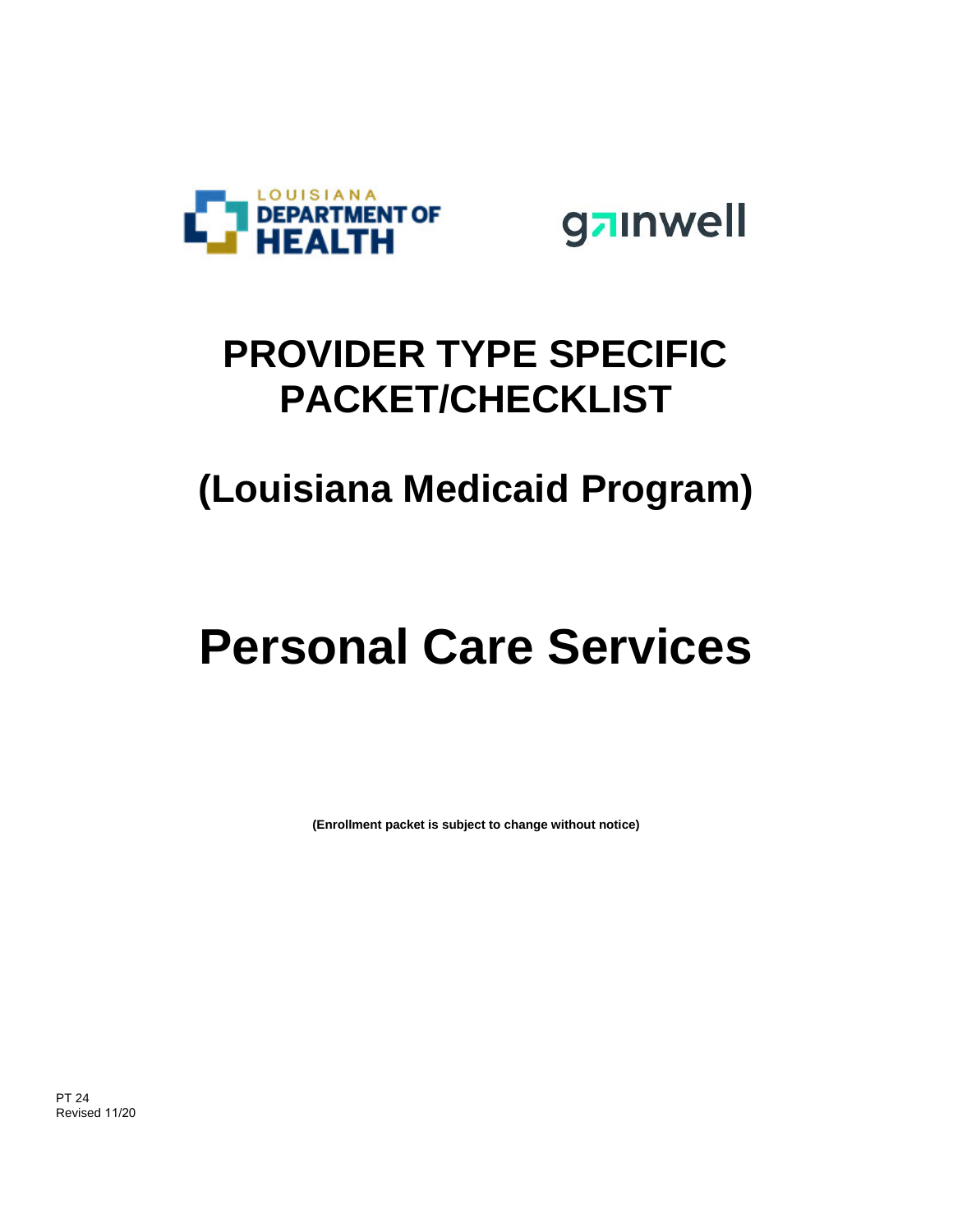#### **GENERAL INFORMATION REGARDING ENROLLMENTS**

Provider Enrollment works on a three-week turnaround time frame. If enrollment requirements are not met, the entire application will be returned for correction and would need to be re-submitted once the corrections are made. Any re-submission of the enrollment packet is subject to an additional three-week turnaround period.

The effective date for this enrollment will be the day the application is actually worked by Provider Enrollment.

No billing for 18 months will result in an automatic closure of this provider number, which will require a new enrollment application in order to be re-activated. No notification will be made to the provider regarding automatic closure.

Upon complete of the Medicaid enrollment process, all providers will be added to a Freedom of Choice listing in a web-based program called Provider Locator Tool. This enables public users to search for providers who accept Louisiana Medicaid.

The Provider Manual for Personal Care Services is located online at www.lamedicaid.com. Choose the Provider Manual link on the left sidebar. On the drop down box, select Personal Care Services.

If at any time during enrollment as a Medicaid provider, the provider has a change of physical address, then the provider must first obtain an updated license indicating the new address. The provider must then submit notification of the change of address along with a copy of the new license to Gainwell Provider Enrollment (see address on checklist below). Failure to report a change of address, first to Health Standards and then to Gainwell Provider Enrollment, will result in your agency being incorrectly listed on the Freedom of Choice list.

Providers enrolled as type 24 (Personal Care Services) are allowed to provide services in accordance with applicable rules, regulations and policies under programs as specified below:

- o Long Term Personal Care Services (LT-PCS) managed by DHH Office of Again and Adult **Services**
- o Early and Periodic Screening, Diagnosis and Treatment Personal Care Services (EPSDT- PCS)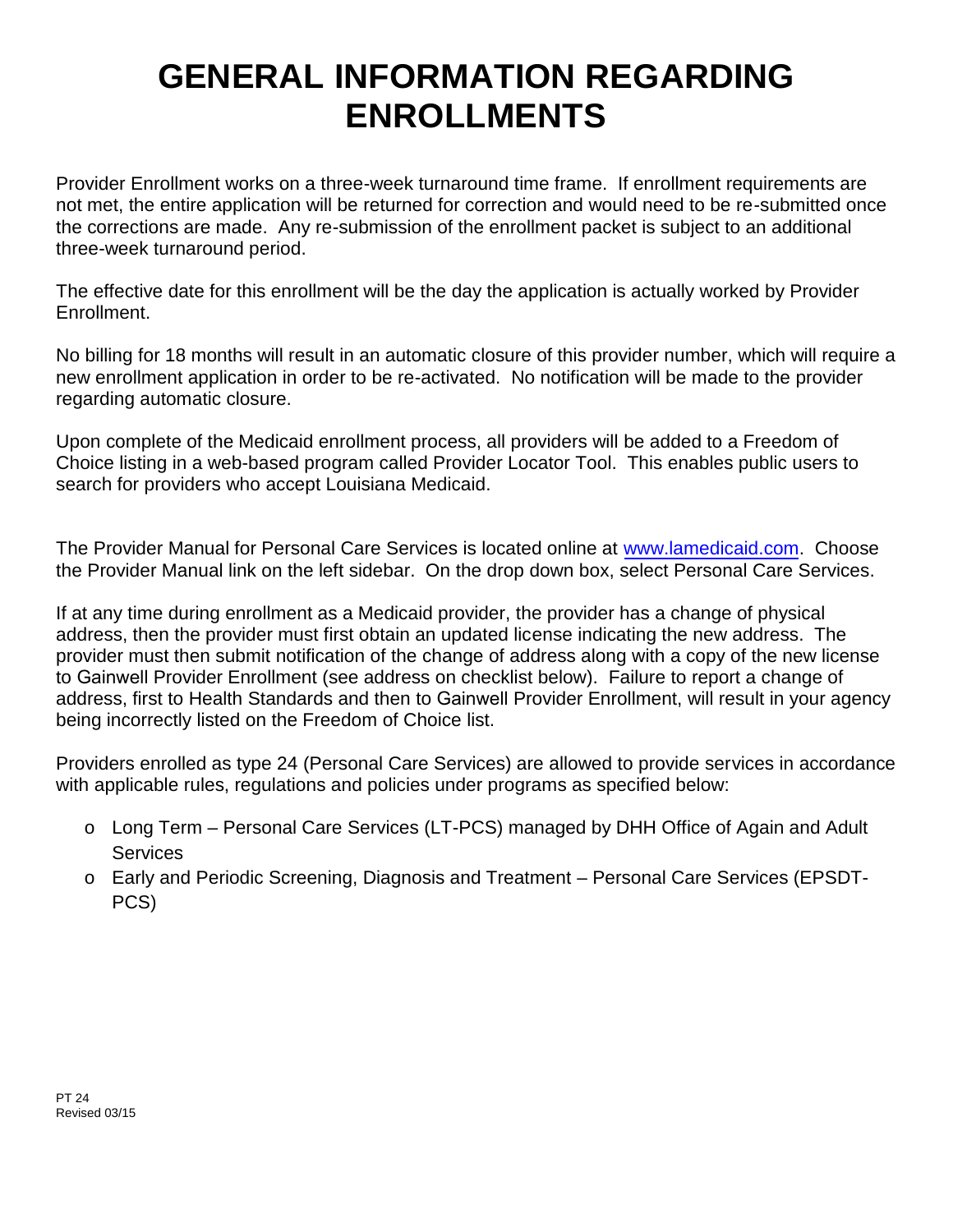# **ATTENTION**

## **Waiver service providers are required to comply with all requirements contained in:**

**The provider manuals located at http://ww.lamedicaid.com**

**And**

## **The information located on the DHH/OAAS website at**

**http://new.dhh.louisiana.gov/index.cfm/subhome/12/n/7**

PT 24 Revised 03/15